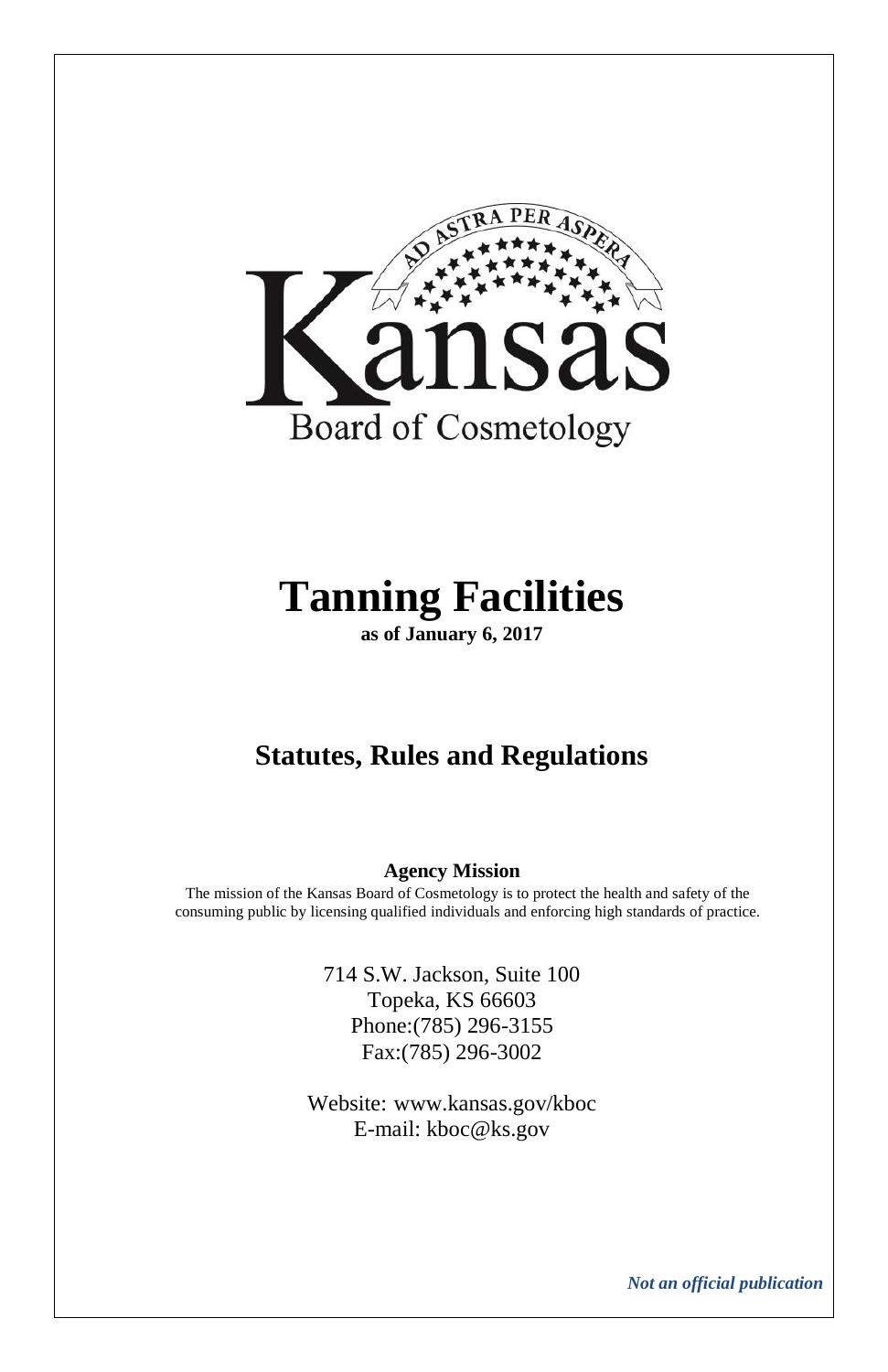### **CURRENT BOARD FEES**

| <b>Facility Licenses</b> |  |
|--------------------------|--|
|                          |  |
|                          |  |
|                          |  |
|                          |  |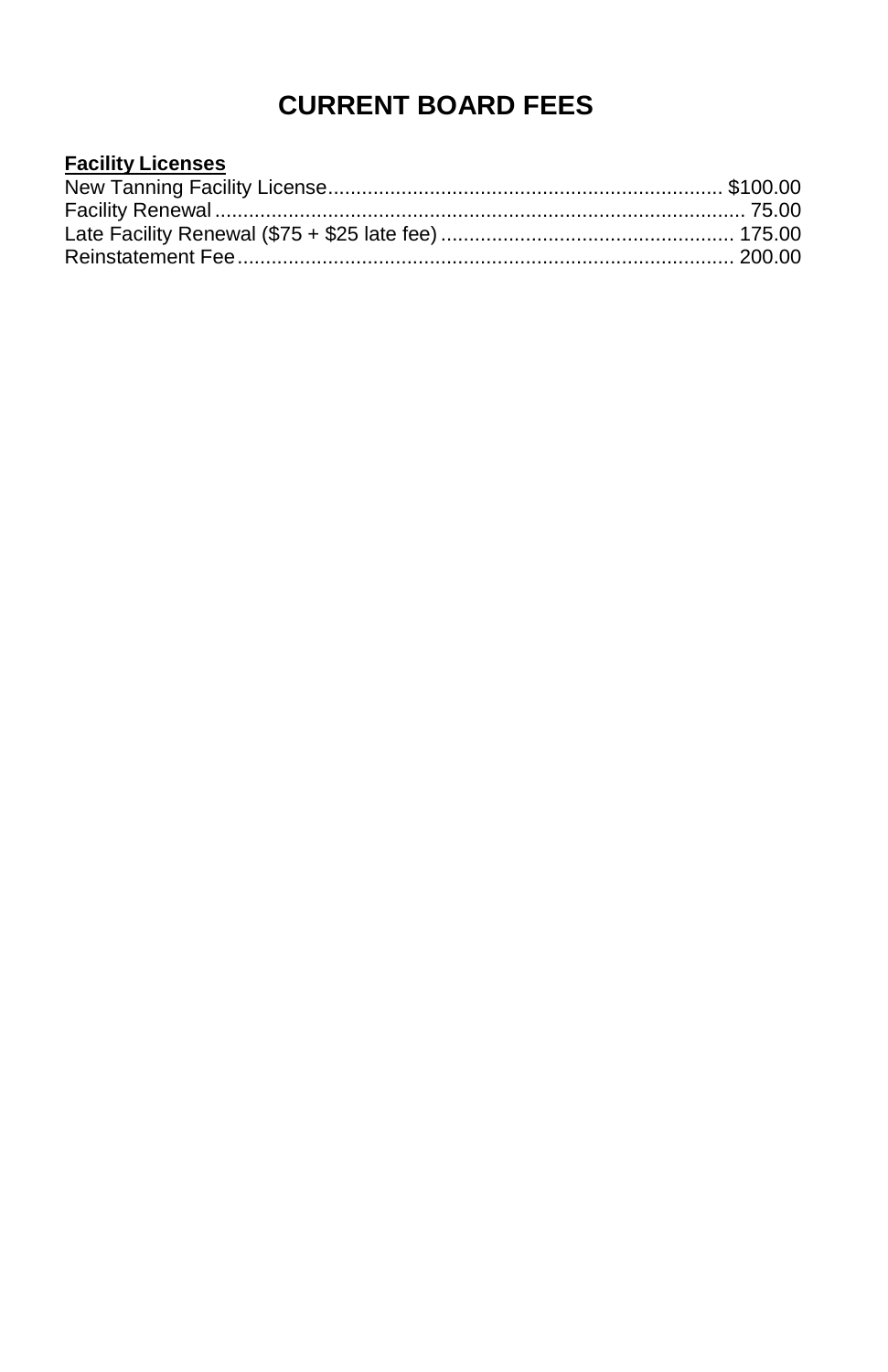# **Contents**

| <b>Laws Relating to Tanning Facilities</b>                                                                                                             |
|--------------------------------------------------------------------------------------------------------------------------------------------------------|
|                                                                                                                                                        |
|                                                                                                                                                        |
|                                                                                                                                                        |
|                                                                                                                                                        |
| 65-1924. Same; presence of trained operator required; protective eyewear<br>and physical aids; timer; maximum exposure time and interior temperature 3 |
| 65-1925. Rules and regulations; inspections; violations; remedies  3                                                                                   |
| 65-1926. Licensure requirement; grounds for disciplinary action; fees 4                                                                                |
|                                                                                                                                                        |
|                                                                                                                                                        |
| Laws Relating to the Kansas Board of Cosmetology                                                                                                       |
|                                                                                                                                                        |
|                                                                                                                                                        |
|                                                                                                                                                        |
|                                                                                                                                                        |
|                                                                                                                                                        |
|                                                                                                                                                        |
| <b>Rules and Regulations - Infection Control</b>                                                                                                       |
|                                                                                                                                                        |
|                                                                                                                                                        |
|                                                                                                                                                        |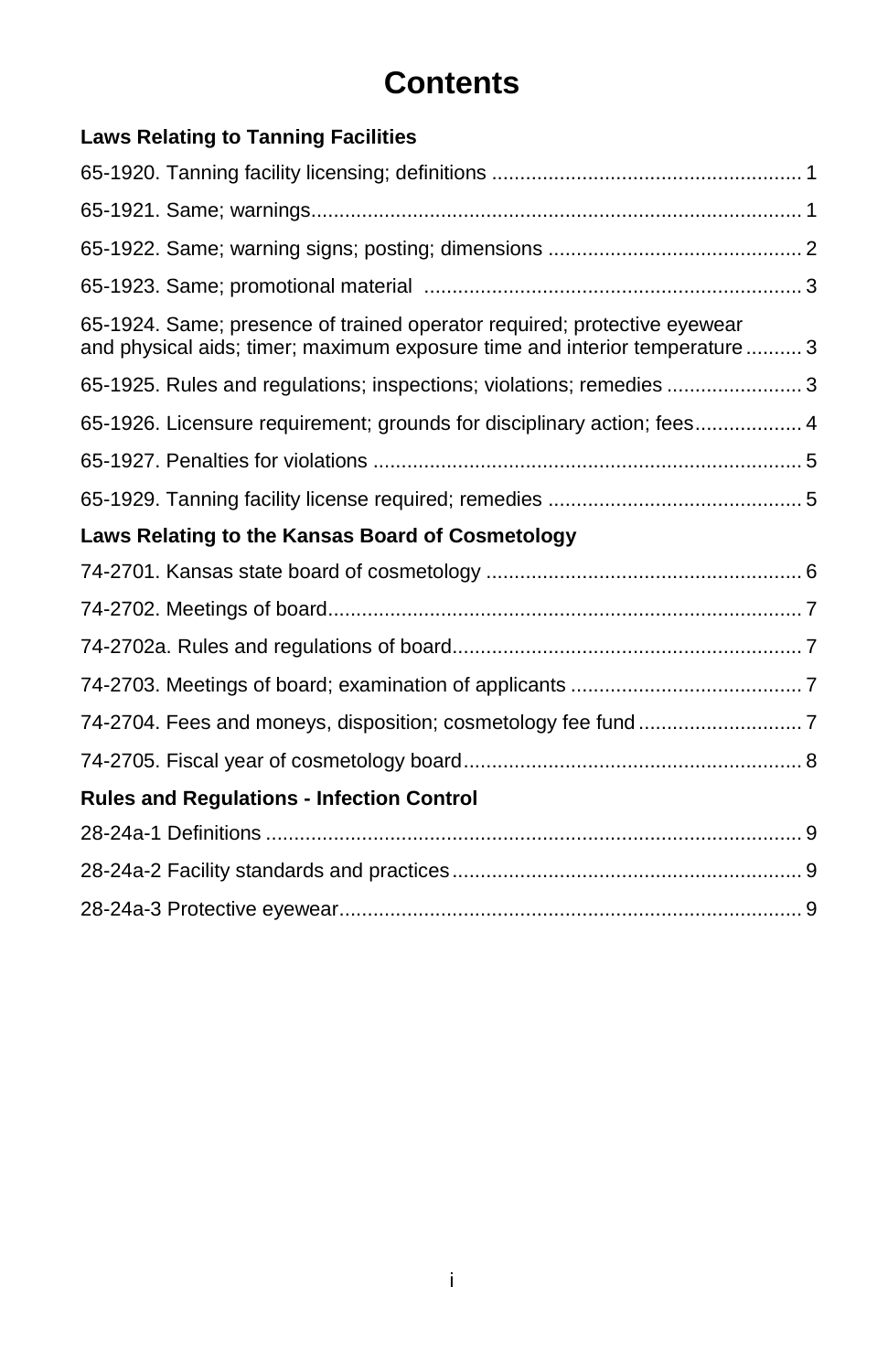### Rules and Regulations - Tanning Facilities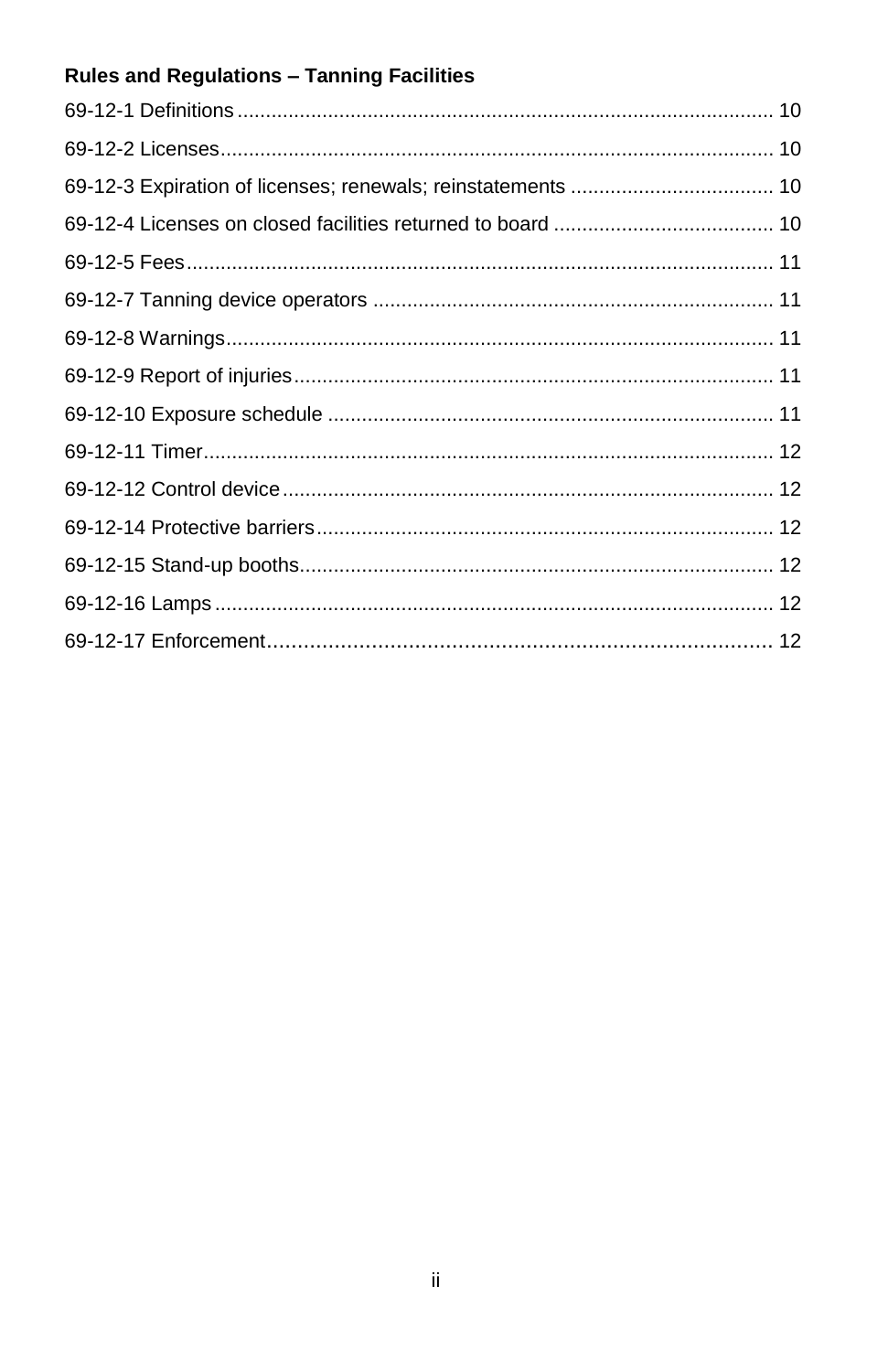# **Laws Relating to Tanning Facilities**

**65-1920**. **Tanning facility licensing; definitions**. (a) As used in this act:

(1) "Authorized agent" means an employee of the state board of cosmetology designated by the board to enforce this act.

(2) "Board" means the state board of cosmetology.

(3) "Phototherapy device" means equipment that emits ultraviolet radiation that is used in the treatment of disease or other medical use.

(4) "Tanning device" means equipment that emits electromagnetic radiation with wavelengths in the air that is used for tanning of human skin and includes any accompanying items incidental to operation of the tanning device.

(5) "Tanning facility" means any facility, whether independent or part of a salon, health spa or any other facility, which provides access to tanning devices but shall not include private residences if access to tanning devices is provided without charge.

(b) This act does not apply to use of a phototherapy device by or under supervision of a person licensed to practice medicine and surgery. History: L. 1992, ch. 170, § 1; July 1.

**65-1921**. **Same; warnings**. A tanning facility shall give each customer a written statement warning that:

(a) Failure to use the eye protection provided to the customer by the tanning facility may result in damage to the eyes;

(b) overexposure to ultraviolet radiation causes burns;

(c) repeated exposure to ultraviolet radiation may result in premature aging of the skin and skin cancer;

(d) abnormal skin sensitivity or burning may be caused by reactions of ultraviolet radiation to certain: Foods; cosmetics; or medications, including: Tranquilizers; diuretics; antibiotics; high blood pressure medicines; or birth control pills; and

(e) any person taking a prescription or over-the-counter drug should consult a physician before using a tanning device. History: L. 1992, ch. 170, § 2; July 1.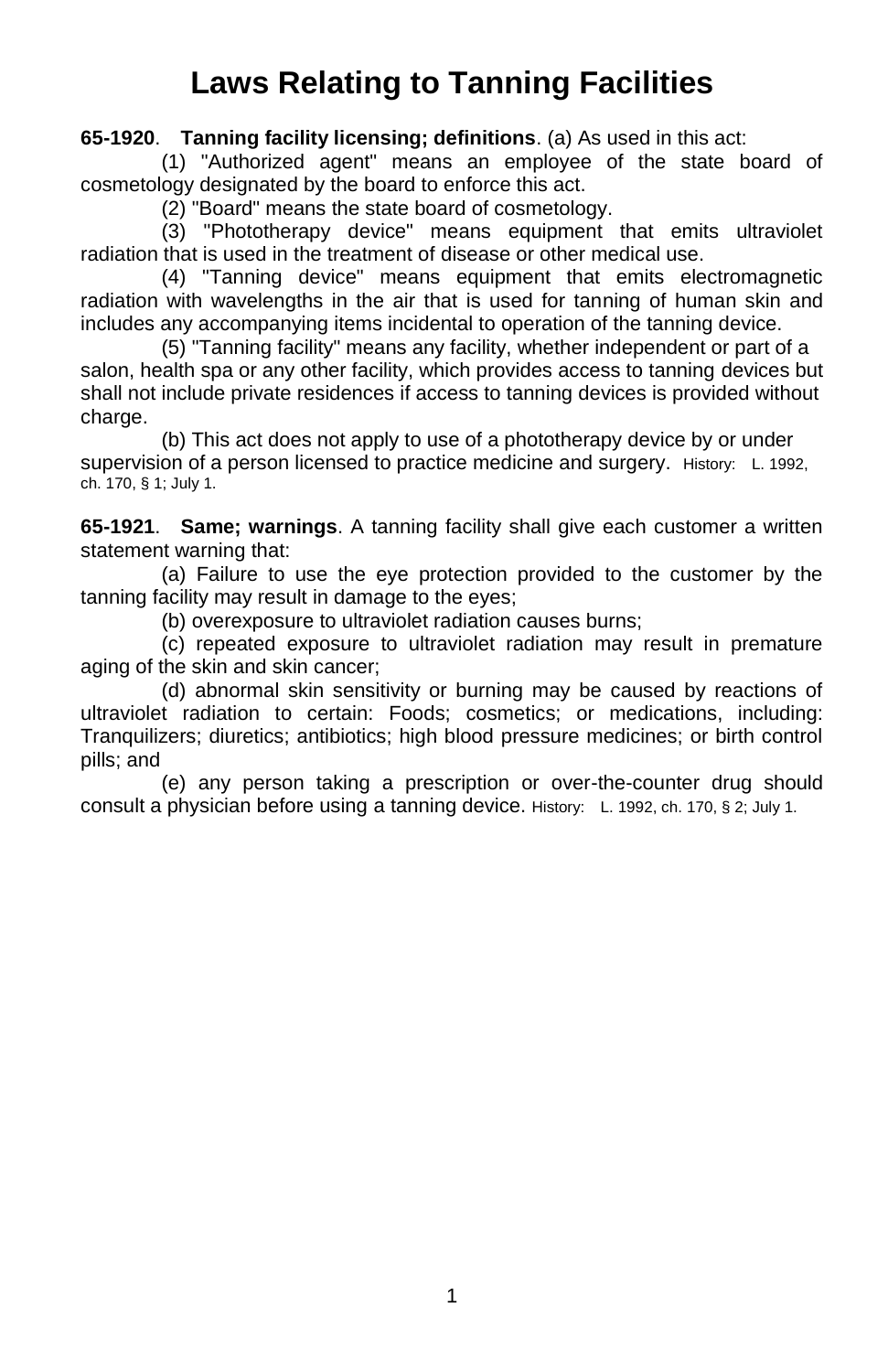**65-1922**. **Same; warning signs; posting; dimensions**. (a) A tanning facility shall post a warning sign in a conspicuous location where it is readily visible by persons entering the establishment. The sign shall have dimensions of no less than eight inches by 10 inches and shall contain the following wording:

#### CAUTION: ULTRAVIOLET RADIATION

Repeated exposure to ultraviolet radiation may cause skin damage characterized by wrinkling, dryness, fragility and skin cancer.

Failure to use protective eyewear may result in severe burns or permanent injury to the eyes.

Medications or cosmetics may increase your sensitivity to ultraviolet radiation. Consult a physician before using a tanning device if you are using medications, have a history of skin problems or believe you are especially sensitive to sunlight. Pregnant women or women taking oral contraceptives who use this product may develop discolored skin.

IF YOU DO NOT TAN IN THE SUN, YOU WILL NOT TAN FROM USE OF AN ULTRAVIOLET DEVICE OR SUNLAMP

(b) A tanning facility shall post a warning sign, one for each tanning device, in a conspicuous location that is readily visible to a person about to use the device. The sign shall have dimensions of not less than eight inches by 10 inches and shall contain the following language:

#### CAUTION: ULTRAVIOLET RADIATION

- 1. Follow the manufacturer's instructions for use of this device.
- 2. Avoid too frequent or lengthy exposure. As with natural sunlight, exposure can cause serious eye and skin injuries and allergic reactions. Repeated exposure may cause skin cancer.
- 3. Wear protective eyewear. Failure to use protective eyewear may result in severe burns or permanent damage to the eyes.
- 4. Do not sunbathe before or after exposure to ultraviolet radiation.
- 5. Medications or cosmetics may increase your sensitivity to ultraviolet radiation. Consult a physician before using a sunlamp if you are using medication, have a history of skin problems or believe you are especially sensitive to sunlight. Pregnant women or women using oral contraceptives who use this product may develop discolored skin.

IF YOU DO NOT TAN IN THE SUN, YOU WILL NOT TAN FROM USE OF THIS DEVICE

History: L. 1992, ch. 170, § 3; July 1.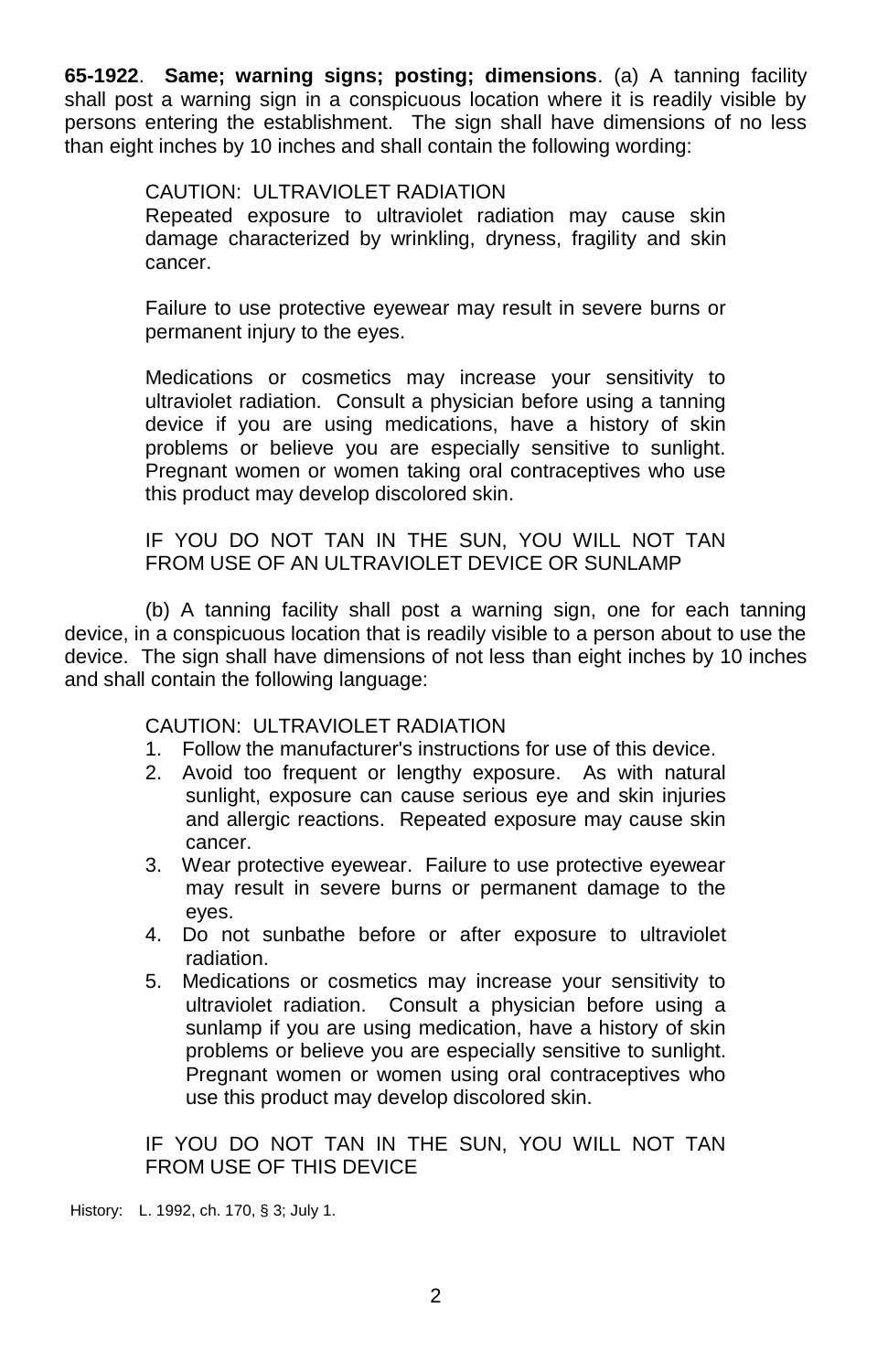**65-1923**. **Same; promotional material**. A tanning facility shall not claim or distribute promotional materials that claim that using a tanning device is safe or free from risk. History: L. 1992, ch. 170, § 4; July 1.

**65-1924**. **Same; presence of trained operator required; protective eyewear and physical aids; timer; maximum exposure time and interior temperature**. (a) A tanning facility shall have an operator present during operating hours. The operator must be trained in the correct operation of the tanning devices used at the facility that the operator may inform and assist each user in the proper use of the tanning devices.

(b) Before each use of a tanning device, the operator shall provide the customer with protective eyewear which meets the standards of title 21, part 1040.20 of the code of federal regulations. The operator may not allow a person to use a tanning device if that person does not use the protective eyewear. The operator shall also show each customer how to use suitable physical aids, such as handrails and markings on the floor, to maintain proper exposure distance as recommended by the manufacturer of the tanning device.

(c) The tanning facility shall use a timer with an accuracy of at least plus or minus 10% of any selected time interval. The facility shall limit the exposure time of a user on a tanning device to the maximum exposure time recommended by the manufacturer. The facility shall control the interior temperature of a tanning device so that it may not exceed 100 degrees Fahrenheit. History: L. 1992, ch. 170, § 5; July 1.

**65-1925**. **Rules and regulations; inspections; violations; remedies**. (a) The board may adopt rules and regulations to implement this act. The board, after consultation with the secretary of health and environment, shall adopt rules and regulations relating to the safe functioning of tanning devices. Pursuant to K.S.A. 65-1,148, and amendments thereto, the secretary of health and environment shall adopt sanitation standards for tanning facilities.

(b) An authorized agent shall have access at all reasonable times to any tanning facility to inspect the facility to determine compliance with this act.

(c) If an authorized agent finds that a person has violated, or is violating or threatening to violate this act and that the violation or threat of violation creates an immediate threat to the health and safety of the public, the authorized agent may petition the district court for a temporary restraining order to restrain the violation or threat of violation.

(d) If a person has violated or is violating or threatening to violate this act or rules and regulations adopted by the board or by the secretary of health and environment, as provided by this section, the board, after a hearing in accordance with the administrative procedure act, may suspend the license of a tanning facility until such time that the tanning facility can demonstrate to the board that it has corrected deficiencies and is in compliance with this act and rules and regulations adopted pursuant to this act.

(e) On application for injunctive relief and a finding that a person is violating or threatening to violate this act or rules and regulations adopted by the board or by the secretary of health and environment, as provided by this section, the district court shall grant any injunctive relief warranted by the facts. History: L. 1992, ch. 170, § 6; L. 2002, ch. 187, § 11; July 1.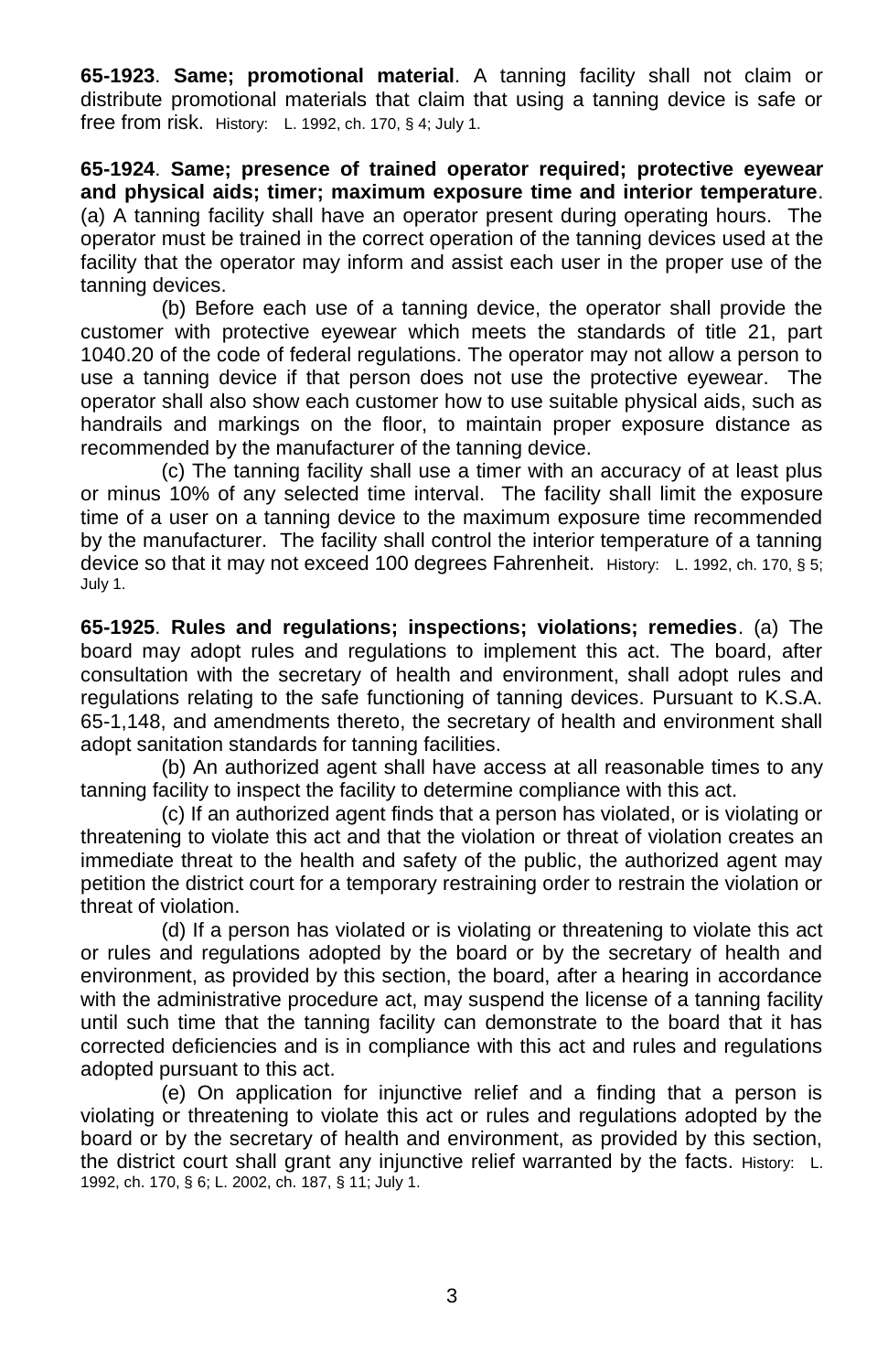**65-1926**. **Licensure requirement; grounds for disciplinary action; fees**. (a) A person shall not operate a tanning facility without a valid license issued by the board.

(b) The license shall be displayed in a conspicuous place in the tanning facility.

(c) On application, on forms provided by the board, and on receipt of the appropriate fee, a license shall be renewed by the board.

(d) The board may adopt a system under which licenses expire on various dates during the year. As part of this system the annual renewal fee may be prorated on a monthly basis to reflect the actual number of months the license is valid.

(e) The board may deny, refuse to renew, revoke, cancel, suspend or place on probation a license to operate a tanning facility for any of the following reasons:

(1) A failure to pay a license fee or an annual renewal fee for a license;

(2) the applicant obtained or attempted to obtain a license by fraud or deception;

(3) a violation of any of the provisions of this act; or

(4) a violation of any rules and regulations adopted by the board or by the secretary of health and environment, as provided by K.S.A. 65-1925, and amendments thereto.

(f) The board shall establish appropriate licensure and renewal fees, not to exceed \$100 per year for each tanning facility, by adoption of rules and regulations. The board may establish the fees based upon the number of beds used for tanning which the facility maintains. In addition to the fee for licensure and the fee for renewal of a license, the board may establish a fee not to exceed \$150 for delinquent renewal of a license and a fee not to exceed \$200 for reinstatement of a license.

(g) The executive director of the board shall remit all moneys received from fees under this act to the state treasurer in accordance with the provisions of K.S.A. 75-4215, and amendments thereto. Upon receipt of each such remittance, the state treasurer shall deposit the entire amount in the manner specified under K.S.A. 74-2704, and amendments thereto.

(h) In addition to the board's authority to refuse licensure or impose discipline pursuant to subsection (a), the board shall have the authority to assess a fine not in excess of \$1,000 against a licensee for each of the reasons specified in subsection (e). Such fine may be assessed in lieu of or in addition to such discipline. History: L. 1992, ch. 170, § 7; L. 2001, ch. 5, § 232; L. 2002, ch. 187, § 12; L. 2008, ch. 108, § 10; July 1.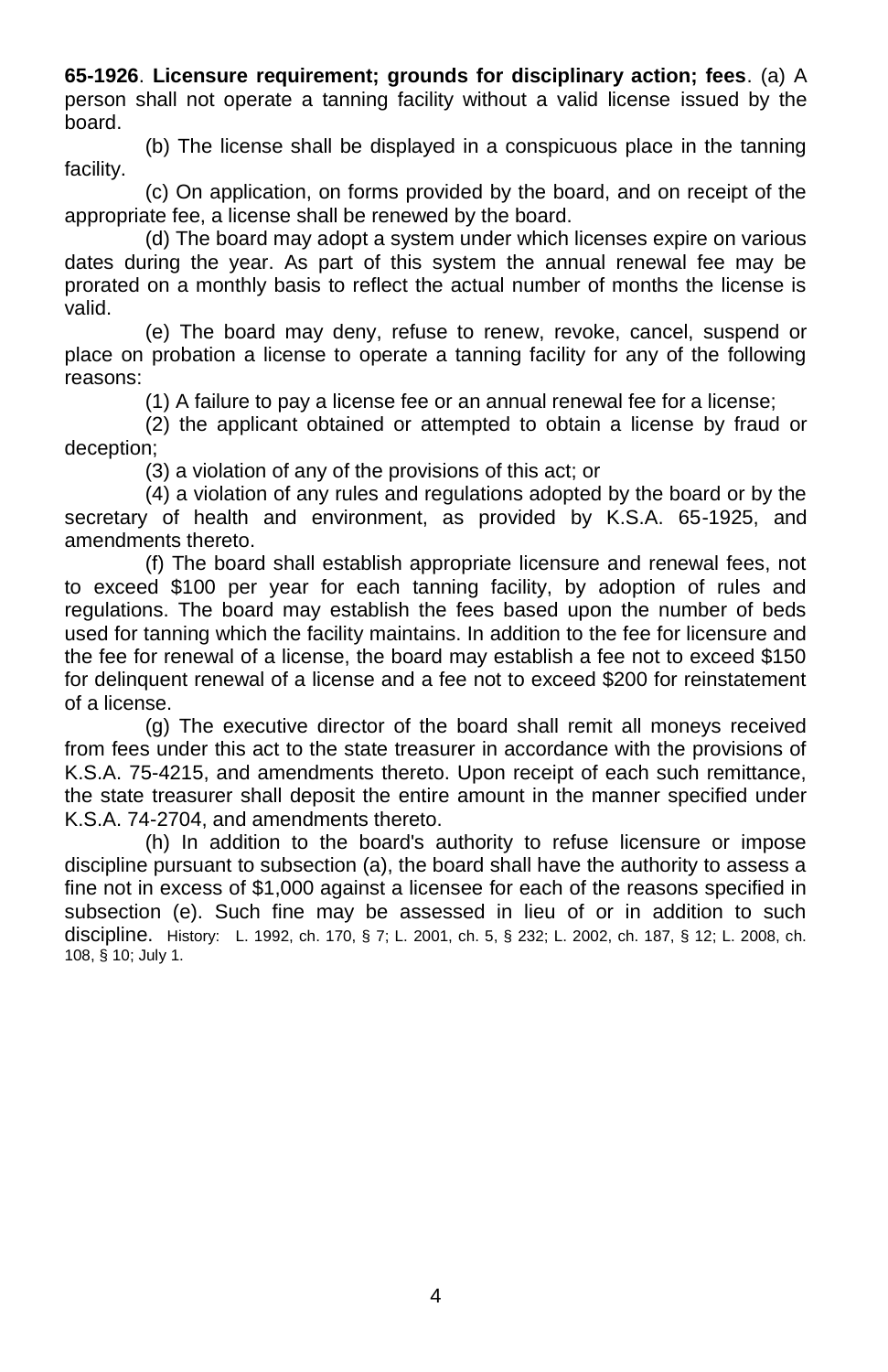**65-1927**. **Penalties for violations**. Any person who operates an unlicensed tanning facility in this state or violates this act or any rules and regulations adopted by the board or by the secretary of health and environment, as provided by K.S.A. 65-1925, and amendments thereto, shall be guilty of a class C misdemeanor. History: L. 1992, ch. 170, § 8; L. 2002, ch. 187, § 13; July 1.

**65-1929**. **Tanning facility license required; remedies**. (a) If the board determines that an individual or entity has operated a tanning facility without a valid license, in addition to any other penalties imposed by law, the board, in accordance with the Kansas administrative procedure act, may issue a cease and desist order against such individual or entity or may assess such individual or entity a fine of not to exceed \$1,500 or may issue such order and assess such fine. In determining the amount of fine to be assessed, the board may consider the following factors: (1) Willfulness of the violation, (2) repetitions of the violation, and (3) risk of harm to the public caused by the violation.

(b) The board may bring an action in its own name in a court of competent jurisdiction to enjoin any person from operating a tanning facility without a currently valid license. In any civil action brought under this section, it shall be presumed that irreparable damage will occur where the board alleges and proves a person committed a violation of such licensing laws. In addition to issuing an order for injunctive relief, the court may also assess a fine of not to exceed \$1,500 against such person. History: L. 2002, ch. 187, § 14; July 1.

**65-1931. Minors prohibited from tanning; fines.** (a) No tanning facility shall provide access to a tanning device for any person under 18 years of age.

(b) In addition to the board's authority to impose discipline pursuant to K.S.A. 65-1920, and amendments thereto, the board shall have the authority to assess a fine not in excess of \$250 against a licensee for each violation. Such fine may be assessed in lieu of or in addition to such discipline.

(c) The board shall adopt rules and regulations as necessary to effectuate the provisions of this section. Such rules and regulations shall be adopted no later than January 1, 2017. History: L. 2016, ch. 91, § 1; July 1.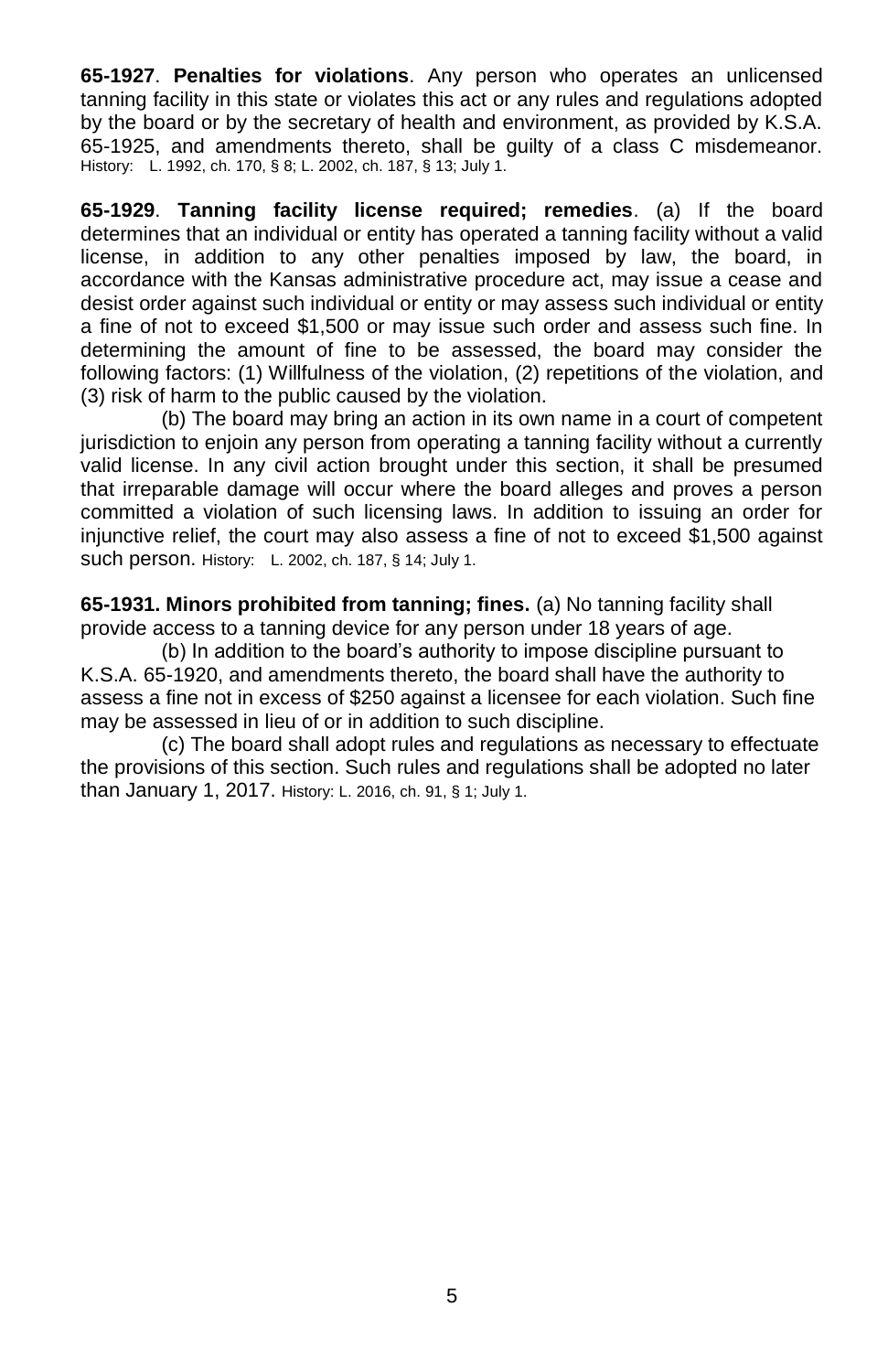### **Laws Relating to the Kansas Board of Cosmetology**

**74-2701. Kansas state board of cosmetology; appointment; qualifications; terms; chairperson; executive director, treasurer; vacancies; oath.** (a) There is hereby created the Kansas state board of cosmetology, the members of which shall be appointed by the governor, to regulate the practice of the profession of cosmetology in Kansas. Not more than four members shall be of the same political party. Three members shall be licensed under the provisions of K.S.A. 65-1901 through 65-1912, and amendments thereto, at least two of whom shall be licensed cosmetologists; one member shall be a licensed permanent color technician and tattoo artist or a licensed body piercer; one member shall be an owner and licensed operator of a tanning facility; one member shall be a person who holds a valid school license issued by the board or a person who is engaged in the day-today operation of a school licensed by the board; and two members shall represent the general public interest. If none of the licensed cosmetologist members of the board is an African-American, at least one member representing the general public interest shall be an African-American. No manufacturer, wholesaler or retailer of cosmetic supplies or equipment used by the profession of cosmetology, or any representative of such manufacturer, wholesaler or retailer, shall become a member of the board.

(b) Members of the board serving prior to the effective date of this act may be reappointed as provided in this section. Of the members first appointed to the board on and after the effective date of this act, two members shall be appointed for terms of one year, two members shall be appointed for terms of two years and three members shall be appointed for terms of three years. Thereafter each member of the board shall be appointed for a term of three years, and until a successor is appointed and qualifies. The board shall annually select a chairperson from its membership.

(c) The governor shall appoint an executive director who shall serve at the pleasure of the governor. The executive director shall also be the treasurer of the board and shall keep a record of the proceedings and perform such other duties as the board shall direct.

(d) When a vacancy occurs by death or resignation, appointees to the board shall have the prescribed qualifications. All vacancies in the board shall be filled by the governor for the unexpired terms. The members of the board shall take the oath of office prescribed for public officers before entering upon the discharge of their duties. History: L. 1927, ch. 245, § 4; L. 1961, ch. 385, § 1; L. 1963, ch. 316, § 4; L. 1967, ch. 434, § 34; L. 1969, ch. 370, § 1; L. 1978, ch. 308, § 60; L. 1981, ch. 249, § 4; L. 1992, ch. 262, § 10; L. 1996, ch. 138, § 16; L. 1998, ch. 160, § 13; L. 2002, ch. 187, § 16; July 1.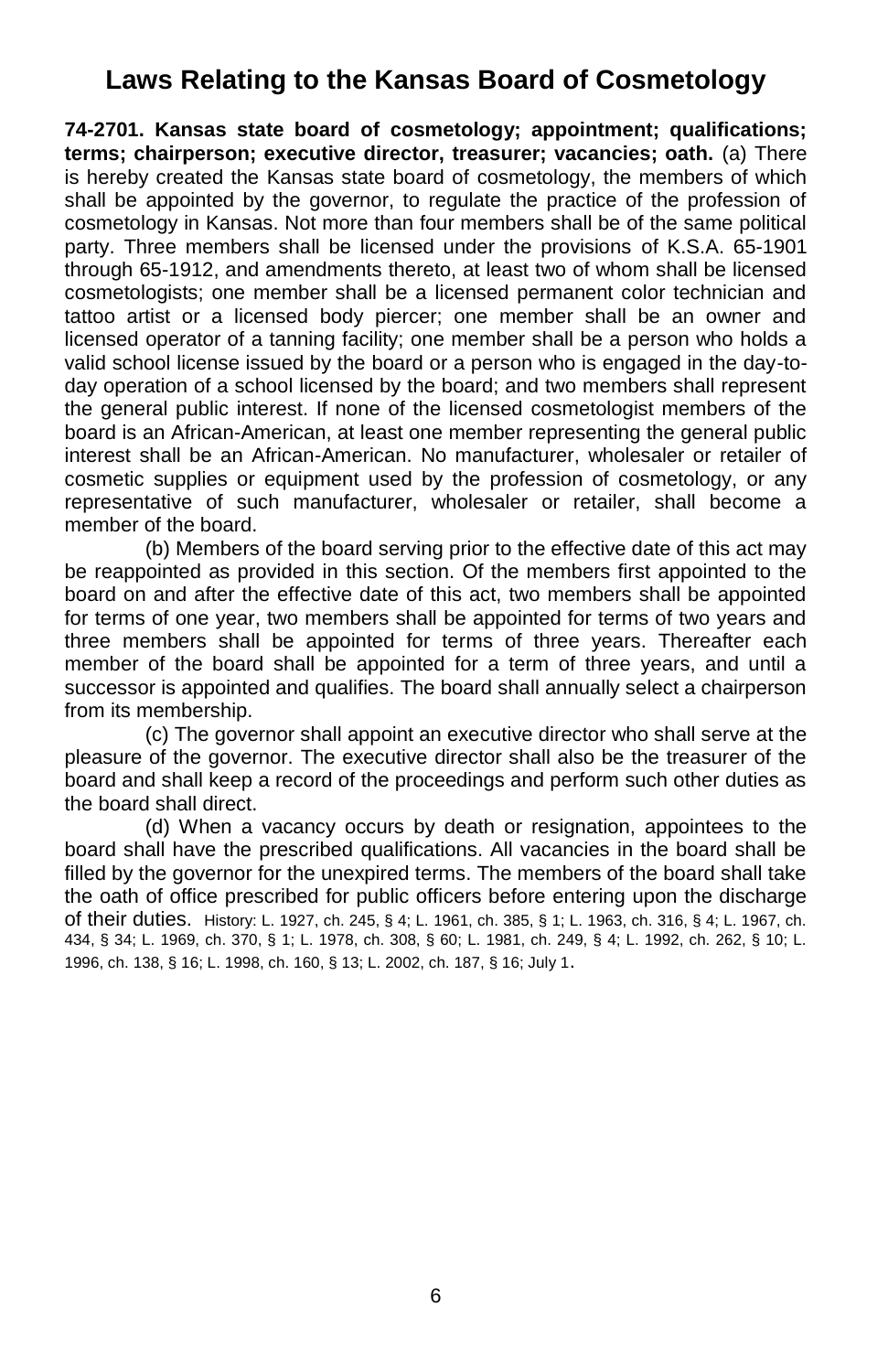**74-2702. Meetings of board; records and register; seal; oaths; employees; inspectors, duties; salary of executive director; compensation and expenses of members.** (a) The Kansas state board of cosmetology shall meet immediately after appointment and determine policies of the board and conduct any business that may be before such board, and said officers thereafter shall meet as required by law, at times designated by the board and shall also meet on the call of the chairman. The executive director shall not be entitled to vote at such meetings. Said board shall keep a record of its proceedings and a register of the names of applicants for licenses, showing whether the licenses were granted or refused. Said board shall have a seal, and each of said members of said board shall have the authority and be empowered, for all purposes and duties of said board in connection therewith, to administer oaths. The chairman with the approval of the board shall have the power to appoint inspectors who shall perform all of the inspection duties of the board and may employ such additional help as may in his or her judgment be necessary to properly carry out the provisions of this act.

(b) All employees appointed as herein authorized, except the executive director, shall be within the classified service of the Kansas civil service act. The executive director shall be within the unclassified service of the Kansas civil service act and shall receive an annual salary to be fixed by the board, with the approval of the state finance council. Members of the state board of cosmetology attending meetings of such board, or attending a subcommittee meeting thereof authorized by such board, shall be paid compensation, subsistence allowances, mileage and other expenses as provided in K.S.A. 75-3223. History: L. 1927, ch. 245, § 5; L. 1933, ch. 279, § 1; L. 1943, ch. 269, §16; L. 1945, ch. 253, § 3; L. 1951, ch. 361, § 4; L. 1961, ch. 385, § 2; L. 1965, ch. 458, § 12; L. 1967, ch. 443, § 11; L. 1969, ch. 370, § 2; L. 1974, ch. 348, § 57; L. 1975, ch. 322, § 10; July 1.

**74-2702a. Rules and regulations of board.** The Kansas state board of cosmetology may adopt rules and regulations as may be necessary for the administration of matters within the jurisdiction of the board. History: L. 1969, ch. 370, § 3; L. 1995, ch. 119, § 3; July 1.

**74-2703. Meetings of board; examination of applicants.** It shall be the duty of such board to meet at least twice each year, and at such times and places as it may deem advisable, and shall at such times hold examinations of such applicants as shall have applied for licensure. History: L. 1927, ch. 245, § 6; L. 1933, ch. 279, § 2; L. 1943, ch. 222, § 9; L. 1998, ch. 160, § 14; May 21.

**74-2704. Fees and moneys, disposition; cosmetology fee fund.** All fees and payments required to be paid by applicants for examinations or licenses, shall be paid to the executive director of the Kansas state board of cosmetology or the board's designee. The executive director, or the board's designee, shall remit all moneys received from fees, charges or penalties to the state treasurer in accordance with the provisions of K.S.A. 75-4215, and amendments thereto. Upon receipt of each such remittance, the state treasurer shall deposit the entire amount in the state treasury. Ten percent of each such deposit shall be credited to the state general fund and the balance shall be credited to the cosmetology fee fund. All expenditures from such fund shall be made in accordance with appropriation acts upon warrants of the director of accounts and reports issued pursuant to vouchers approved by the executive director or by a person or persons designated by the board. History: L. 1927, ch. 245, § 13; L. 1929, ch. 217, § 2; L. 1956, ch. 52, § 22; L. 1957, ch. 431, § 18; L. 1961, ch. 385, § 3; L. 1963, ch. 398, § 25; L. 1973, ch. 309, § 30; L. 1975, ch. 322, § 11; L. 1998, ch. 160, § 15; L. 2001, ch. 5, § 312; L. 2011, ch. 53, § 47; July 1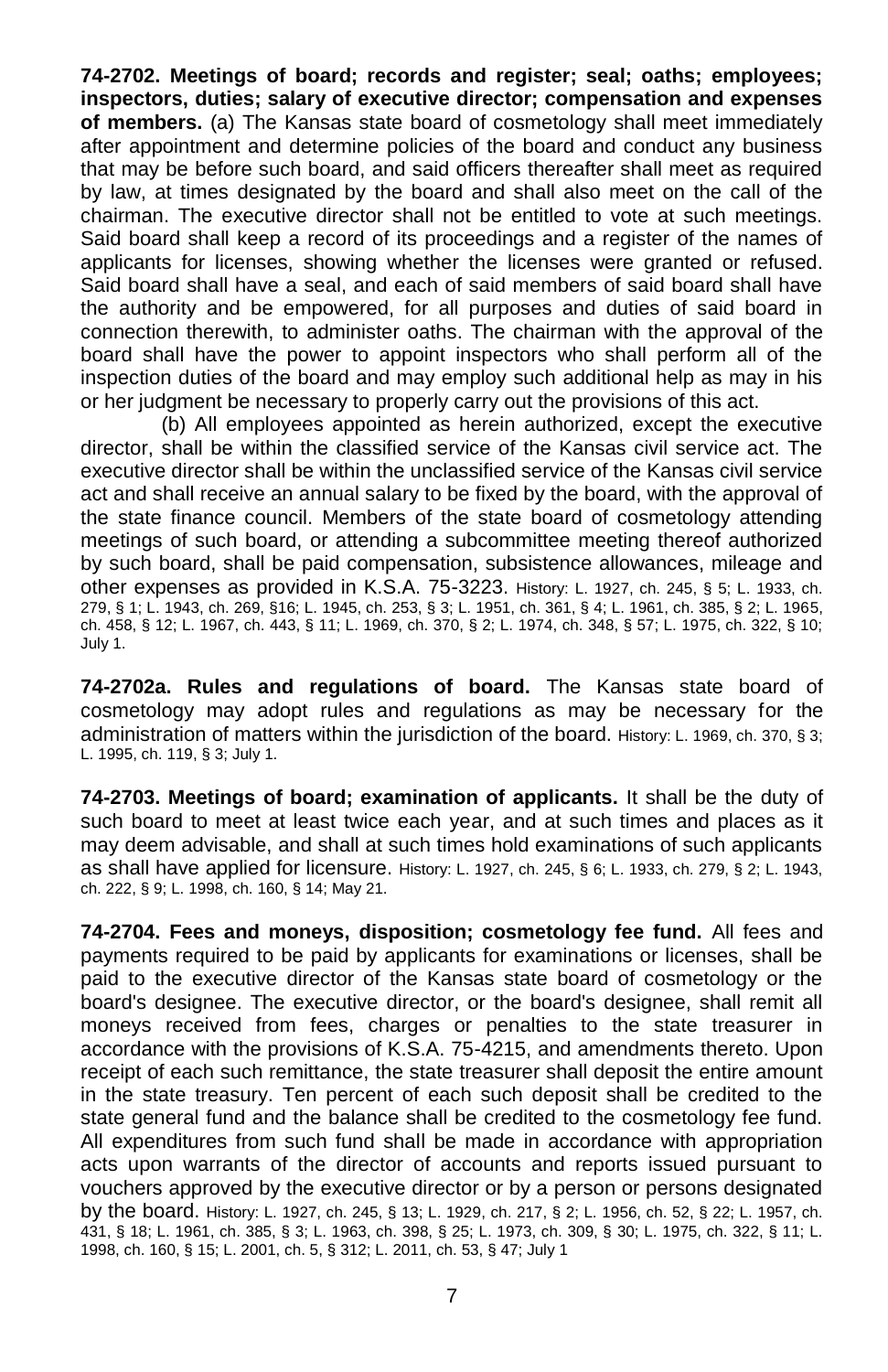**74-2705. Fiscal year of cosmetology board.** On July 1, 1929, the fiscal year of business of the board of registration for cosmetologists shall, to conform with the fiscal business year of the state, begin with July 1 and end with June 30 of each year thereafter. History: L. 1929, ch. 217, § 1; March 20.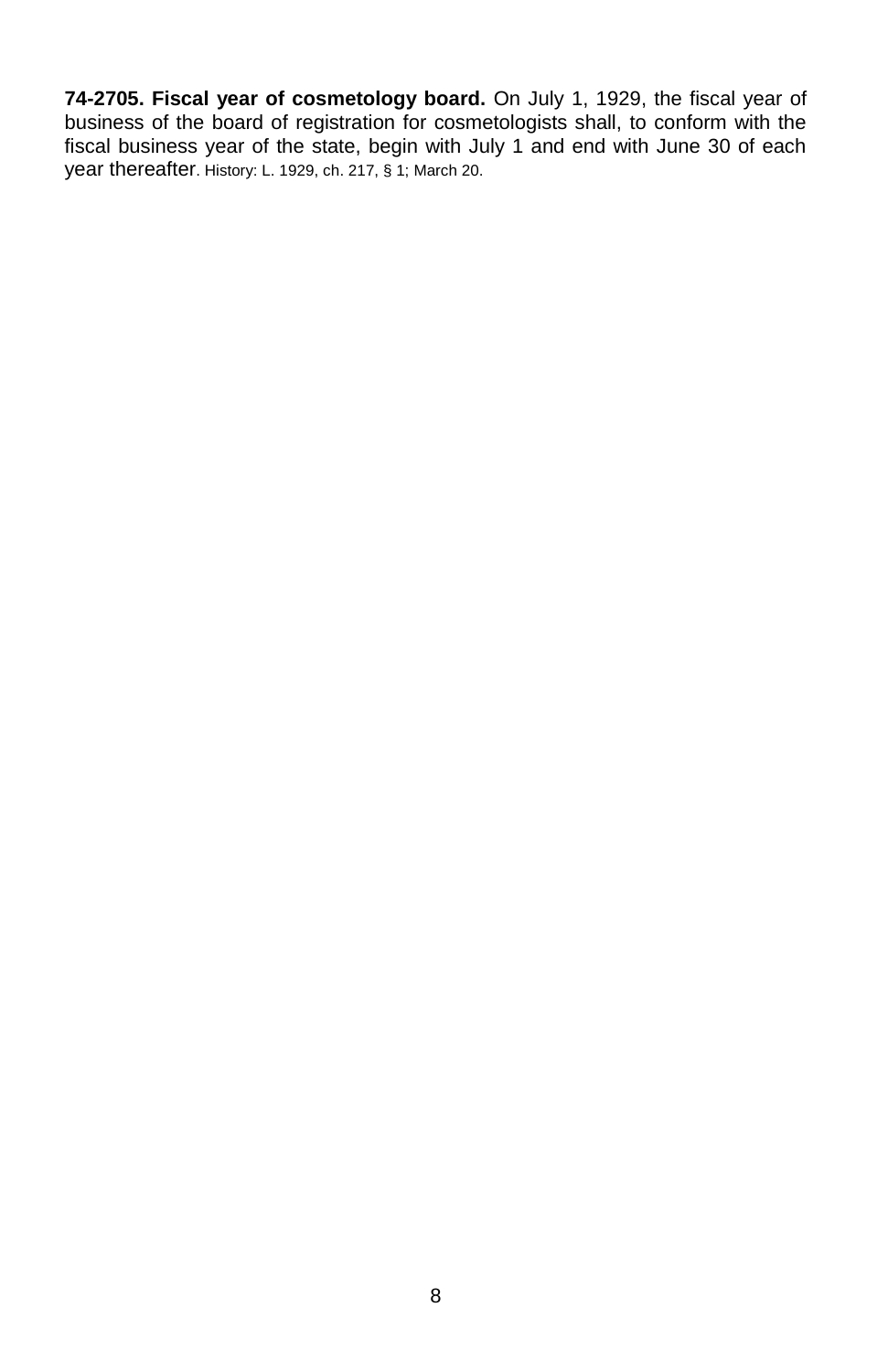### **Rules and Regulations - Infection Control**

#### **28-24a-1 Definitions.**

(a) ``Consumer'' has the meaning specified in K.A.R. 69-12-1.

(b) ``EPA'' means the United States environmental protection agency.

(c) ``FDA'' means the United States food and drug administration.

(d) ``Person'' means an individual, association, corporation, or other legal entity.

(e) ``Protective eyewear'' means any device designed to be worn by users to reduce exposure of the eyes to the radiation emitted by the tanning device.

(f) ``Tanning device operator'' means an individual who controls operation of a tanning device and instructs and assists the consumer in the proper operation of the tanning device.

(g) ``Tanning facility operator'' means the person who is licensed to operate a tanning facility. Authorized by and implementing K.S.A. 65-1,148 and 65-1925; effective Oct. 5, 2007.

**28-24a-2 Facility standards and practices.** (a) After each use of a tanning device, a tanning device operator shall disinfect the tanning device using an EPAregistered disinfectant with demonstrated bactericidal, fungicidal, tuberculocidal, and virucidal activity when used according to the manufacturer's instructions.

(b) Each tanning device operator shall ensure that each towel distributed to a consumer or any other individual is, upon its return, deposited in a closed receptacle and not used again until laundered and sanitized.

(c) Each tanning facility operator shall ensure that the tanning facility is well lighted, well ventilated, and sanitary. Authorized by and implementing K.S.A. 65-1,148 and 65- 1925; effective Oct. 5, 2007.

**28-24a-3 Protective eyewear.** Each tanning device operator shall disinfect the protective eyewear before each use. If single-use protective eyewear is used, the eyewear shall be disposed of in a covered waste receptacle immediately after use. Authorized by and implementing K.S.A. 65-1,148 and 65-1925; effective Oct. 5, 2007.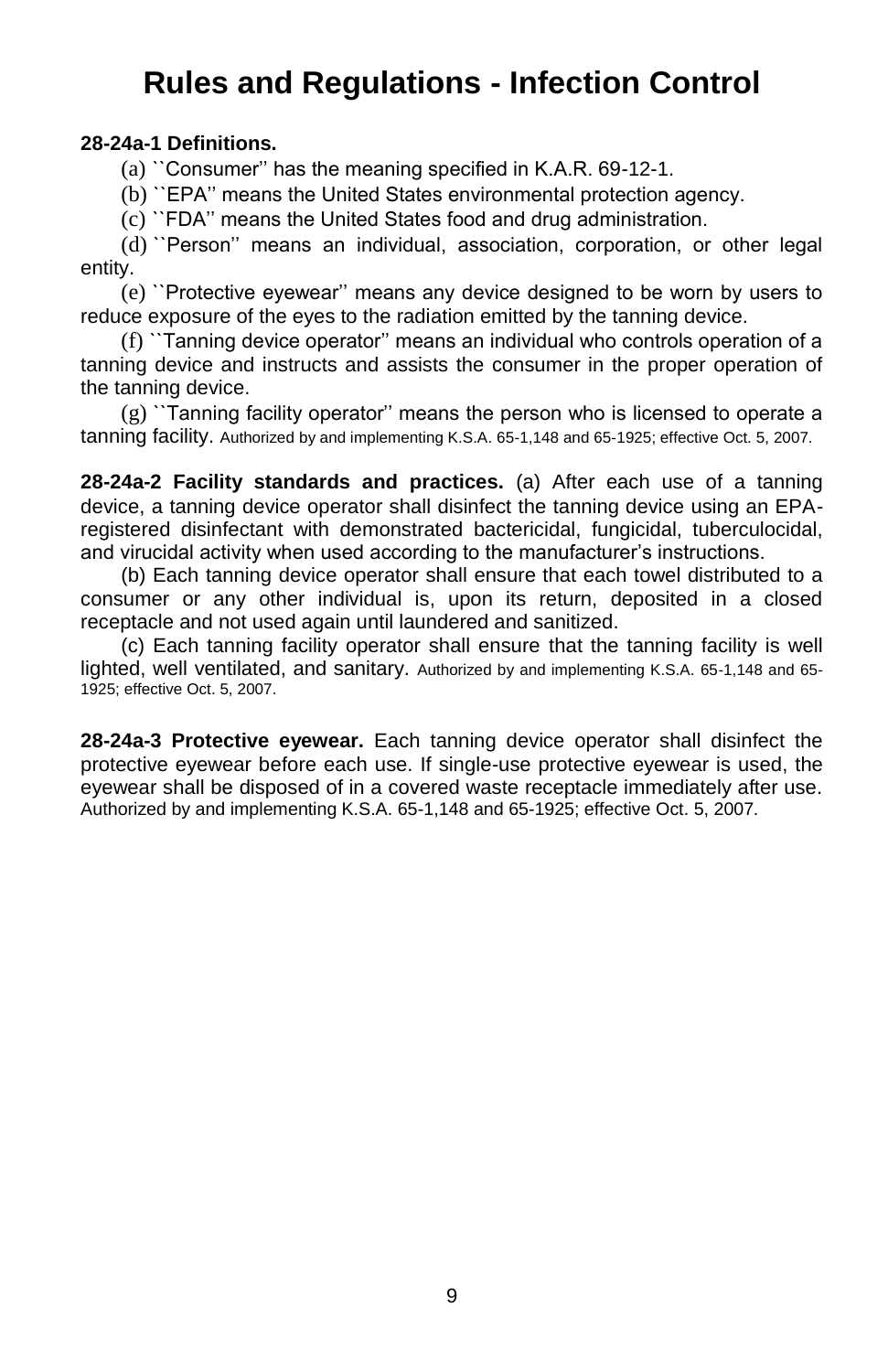# **Rules and Regulations – Tanning Facilities**

#### **69-12-1 Definitions.**

(a) "FDA" means the United States food and drug administration.

(b) "Consumer" means any member of the public who is provided access to a tanning facility in exchange for a fee or other compensation, or any individual who, in exchange for a fee or other compensation, is afforded use of a tanning facility as a condition or benefit of membership or access.

(c) "Tanning device operator" means an individual who controls operation of the tanning device and instructs and assists the consumer in the proper operation of the tanning device.

(d) "Tanning facility operator" means the person who is licensed to operate a tanning facility.

(e) "Person" means an individual, association, corporation or other legal entity. (Authorized by and implementing K.S.A. 65-1925; effective Dec. 13, 1993.)

**69-12-2 Licenses.** (a) Prior to operating a tanning facility, a person shall make application, on forms provided by the board, to the Kansas state board of cosmetology for a tanning facility license. The application shall be accompanied by the applicable tanning facility license fee.

(b) Prior to the issuance of a tanning facility license, the tanning facility and tanning devices shall be inspected by an authorized agent of the board for compliance with article 12 and K.S.A. 65-1920 et seq., and amendments thereto. Authorized by K.S.A. 65-1925 and implementing K.S.A. 65-1926; effective Dec. 13, 1993.

**69-12-3 Expiration of licenses; renewals; reinstatements.** (a) Each tanning facility license shall expire one year from the last day of the month of its issuance unless renewed by payment of the annual renewal fee.

(1) Each application for renewal of a tanning facility license shall be postmarked on or before the expiration date of the current license.

(2) Each application for renewal of a tanning facility license shall be submitted on forms approved by the board and shall be accompanied by the applicable fee.

(b) A tanning facility operator may renew the tanning facility license within 60 days after the expiration date of the prior license upon payment of the delinquent renewal fee.

(c) A tanning facility operator may reinstate a tanning facility license within one year of the expiration date of the prior license upon payment of the reinstatement fee. Authorized by K.S.A. 65-1925; implementing K.S.A. 2011 Supp. 65-1926; effective Dec. 13, 1993; amended Nov. 9, 2012.

**69-12-4 Licenses on closed facilities returned to board.** When a tanning facility is permanently closed, the tanning facility operator shall immediately mail the tanning facility license to the Kansas state board of cosmetology. Authorized by K.S.A. 65-1925 and implementing K.S.A. 65-1926; effective Dec. 13, 1993.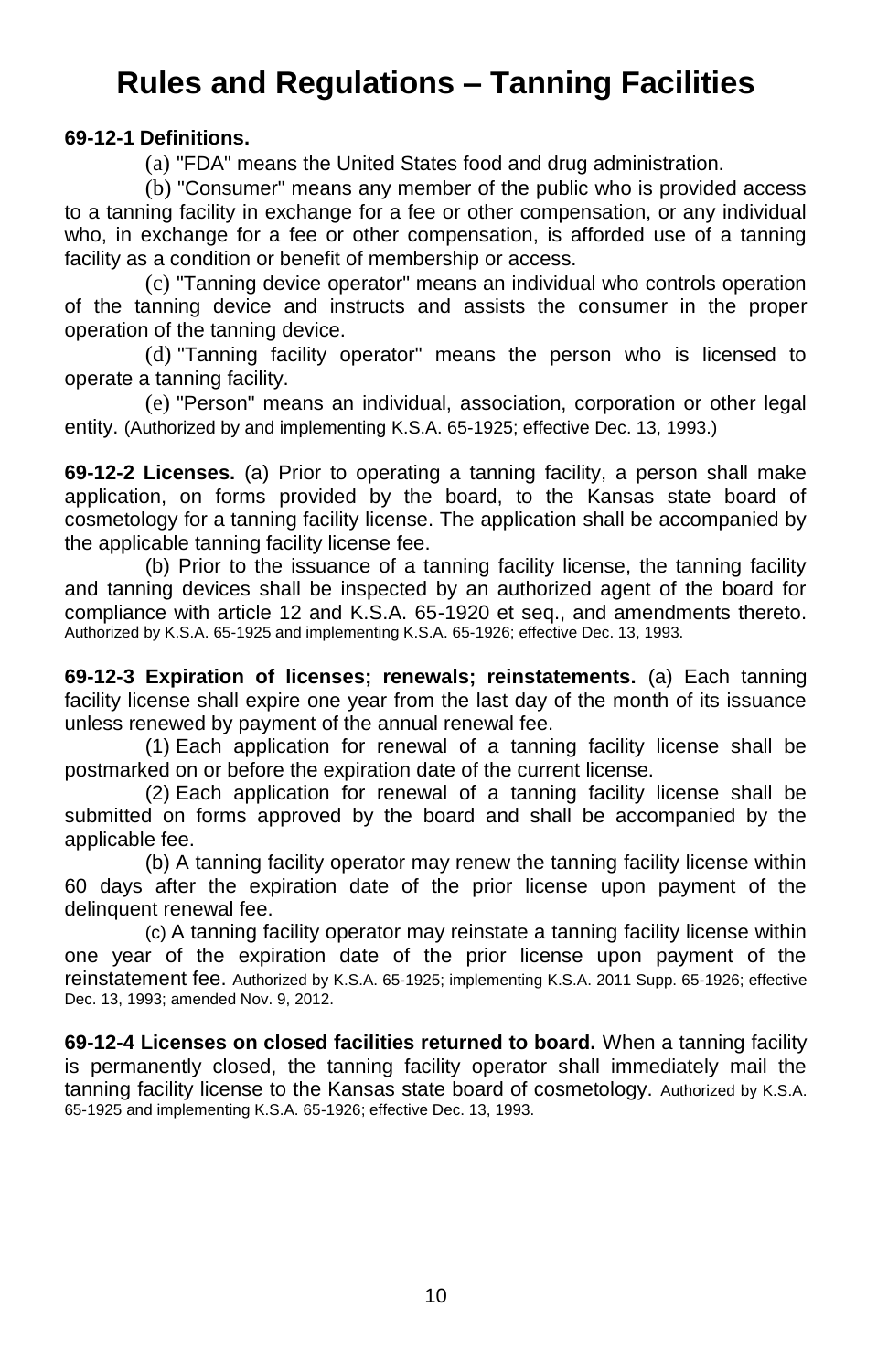**69-12-5 Fees.** The following fees shall be charged:

| New tanning facility license fee     | \$100.00 |
|--------------------------------------|----------|
| Tanning facility license renewal fee | \$75.00  |
| Delinguent renewal fee               | \$100.00 |
| Reinstatement fee                    | \$200.00 |

Authorized by K.S.A. 2012 Supp. 65-1926 and K.S.A. 74-2702a; implementing K.S.A. 2012 Supp. 65- 1926; effective Dec. 13, 1993; amended Feb. 14, 2014.

**69-12-7 Tanning device operators.** (a) A tanning device operator shall be present when a tanning device is operated.

(b) A tanning facility operator shall maintain verification of training for each tanning device operator. Training shall include knowledge in the following areas:

(1) the requirements of these regulations;

(2) procedures for correct operation of the facility;

(3) recognition of injury or overexposure;

(4) manufacturer's procedures for operation and maintenance of tanning equipment; and

(5) emergency procedures in case of injury.

(c) A tanning facility operator shall maintain a list of tanning device operators, trained in accordance with this section, which shall be available at the tanning facility. Authorized by K.S.A. 65-1925 and implementing K.S.A. 65-1924; effective Dec. 13, 1993.

**69-12-8 Warnings.** (a) The tanning facility operator shall post warning signs as specified in subsections (a) and (b) of K.S.A. 65-1922.

(b) The tanning facility operator shall have available for inspection, written warning statements that are in compliance with K.S.A. 65-1921. The tanning device operator shall read the required information to any illiterate or visually handicapped consumer, in the presence of a witness. Authorized by K.S.A. 65-1925; implementing K.S.A. 65-1921 and K.S.A. 65-1922; effective Dec. 13, 1993.

**69-12-9 Report of injuries.** (a) The tanning facility operator shall forward to the board of cosmetology, a written report of any injury, within five working days of its occurrence or knowledge thereof. The report shall include:

(1) the name of the affected individual;

(2) the name and location of the tanning facility involved;

(3) the nature of the injury; and

(4) any other information considered relevant to the situation. Authorized by and implementing K.S.A. 65-1925; effective Dec. 13, 1993.

**69-12-10 Exposure schedule.** (a) The recommended exposure schedule for each tanning device shall be displayed in a conspicuous place near the device.

(b) The tanning device operator shall ensure that consumers do not exceed the tan time indicated by the manufacturer. Authorized by K.S.A. 65-1925 and implementing K.S.A. 65-1924; effective Dec. 13, 1993.

**69-12-11 Timer.** Each tanning device shall have a timer which complies with the requirements of 21 CFR Part 1040, Section 1040.20 (c)(2) as in effect on September 6, 1985. The maximum timer interval shall not exceed the manufacturer's maximum recommended exposure time. No timer interval shall